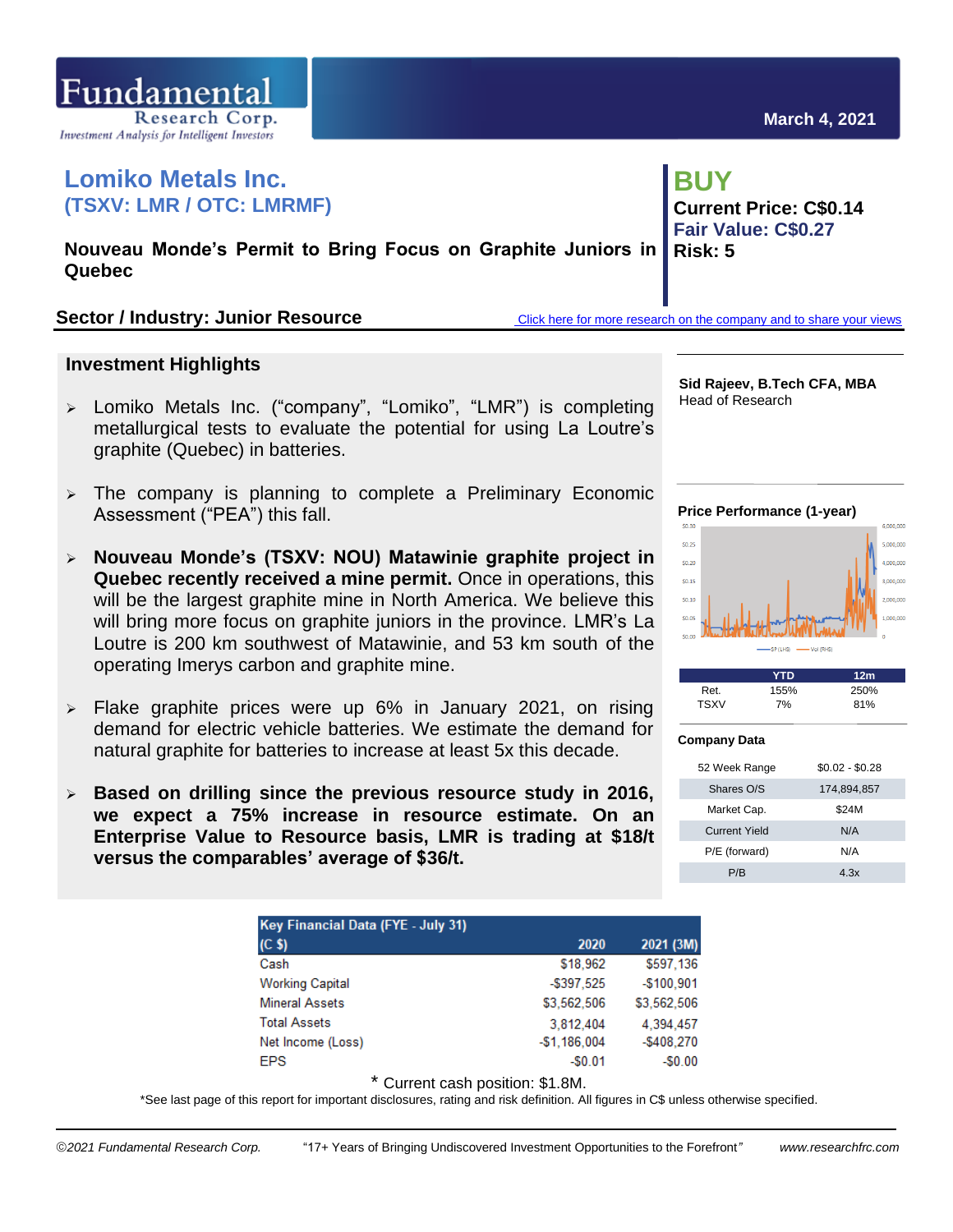

## **Key Developments Since our Previous Report in February 2020**

*Increased interest to 100%*

In February 2021, the company increased its ownership in La Loutre from 80% to 100% for \$1.125M in cash. This move was expected, and therefore, did not have any material impact on our valuation.

#### *Strengthens board* The company added two new board members. Brief biographies, as provided by the company, follow:

**Mike Petrina - Director, Project Manager:** Mr. Petrina is a Mining Engineer with over 30 years of expertise in operations, engineering and project development, skilled at advancing open pit and underground projects whilst working responsibly with local stakeholders, First Nations communities and investors to maximize project value. Experienced in managing large workforces or small technical teams. Mr. Petrina has years of executive experience with Adanac Molybdenum, Hawthorne Gold, MAG Silver and Probe Minerals. Mr. Petrina's extensive experience with advanced-stage projects in the Pre-economic Assessment (PEA) Stage will be helpful as Lomiko proceeds with the La Loutre Project.

**Gregg Jensen — Director:** Mr. Jensen has over 25 years of experience in Finance and Business management spanning several industries from technology, mining, engineering, to professional services. Mr. Jensen is currently Managing Director of Mavericus Ventures Corp. a private merchant bank investing in early stage private and public companies, he has also served on several public and private boards and has held several executive roles. Mr. Jensen has led several companies through multiple capital raises, several M&A and joint venture transactions as well as turning around struggling companies.

- *Near-Term Plans* SGS Canada is conducting metallurgical tests, with results expected shortly. The company's near-term plans are listed below:
	- $\triangleright$  Complete metallurgy and graphite characterization to confirm potential for use in batteries this month.
	- $\triangleright$  A PEA by fall.
	- ➢ The company has engaged a U.S. based broker-dealer to raise up to \$40M for acquisitions. Management has yet to disclose their targets, but we expect their focus to be within EV metals in North America.

LMR has yet to complete a maiden resource estimate on the EV zone (previously named Refractory), which is one of the three known zones on the property. The other two zones, the Graphene-Battery zones, have resource estimates, calculated in 2016.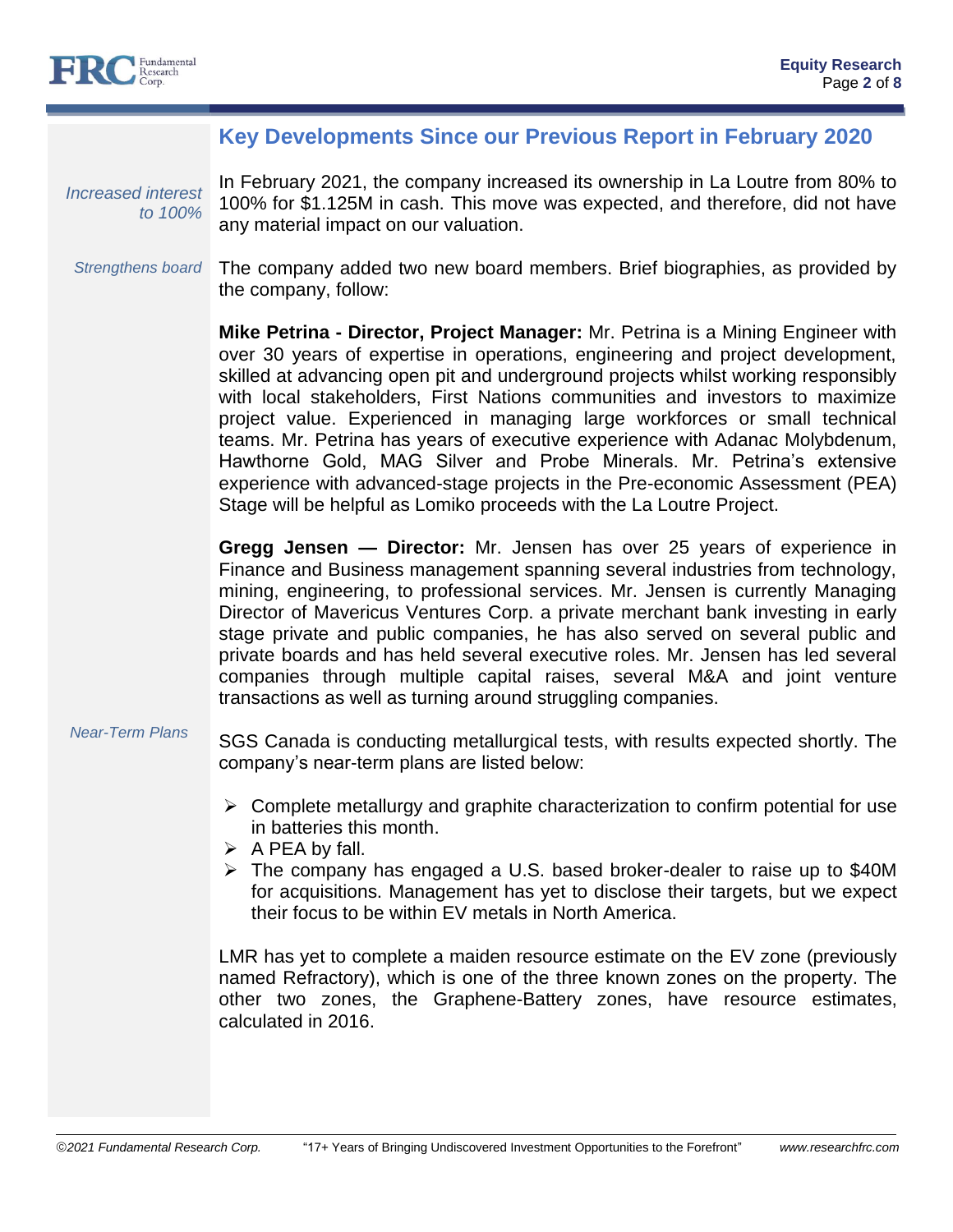



### **2016 Resource Estimate on the Graphene-Battery Zones**

| <b>Indicated Resource</b> |                     |                                  |                   |                                   |  |  |
|---------------------------|---------------------|----------------------------------|-------------------|-----------------------------------|--|--|
| Zone                      | Cut-off<br>$Cg(\%)$ | <b>Tonnage</b><br>(metric tonne) | Grade<br>$Cg$ (%) | <b>Graphite</b><br>(metric tonne) |  |  |
|                           | > 3.0               | 4,137,300                        | 6.50              | 268,800                           |  |  |
|                           | > 2.5               | 6,927,500                        | 4.95              | 342,900                           |  |  |
|                           | > 2.0               | 15,181,200                       | 3.49              | 529,200                           |  |  |
| All                       | > 1.5               | 18,438,700                       | 3.19              | 588,400                           |  |  |
| <b>Zones</b>              | > 1.0               | 19,005,400                       | 3.13              | 595,700                           |  |  |
|                           | > 0.8               | 19,137,500                       | 3.12              | 596,900                           |  |  |
|                           | > 0.6               | 19,279,600                       | 3.09              | 595,300                           |  |  |
|                           | > 0.5               | 3.09<br>19,381,900               |                   | 598,400                           |  |  |
|                           |                     | <b>Inferred Resource</b>         |                   |                                   |  |  |
| Zone                      | Cut-off<br>$Cg$ (%) | <b>Tonnage</b><br>(metric tonne) | Grade<br>Cg (%)   | <b>Graphite</b><br>(metric tonne) |  |  |
|                           | > 3.0<br>6,181,000  |                                  | 6.11              | 377,600                           |  |  |
|                           | > 2.5               | 9.699.200                        | 4.86              | 471,800                           |  |  |
|                           | > 2.0<br>15,332,000 |                                  | 3.92              | 600,300                           |  |  |
| All                       | > 1.5               | 16,675,100                       | 3.75              | 624,900                           |  |  |
| <b>Zones</b>              | > 1.0               | 16,927,300                       | 3.71              | 628,000                           |  |  |
|                           | > 0.8               | 17,120,500                       | 3.68              | 629,700                           |  |  |
|                           | > 0.6               | 17,306,700                       | 3.63              | 628,100                           |  |  |
|                           | > 0.5               | 17,400,900                       | 3.63              | 631,600                           |  |  |

*indicated, and 16.7 Mt at 3.75% inferred, with a cutoff grade of 1.5%*

*18.4 Mt at 3.19%* 

*Source: Company*

Based on drilling on the EV zone in 2019 (21 holes / 2,985 m), which intercepted high-grades (over 10% Cg) over long intervals, we believe the company's resource estimate has expanded by both grade and tonnage. The EV zone has a potential strike length of 900 m, with a width of 200 m, vs the Graphene-Battery zones' 700 m strike and 300 m width. **We are expecting a 75% increase in the 2016 resource estimate.**

*200 km from NOU* Nouveau Monde Graphite was recently provided a mine permit. They are preparing to commence full scale commercial operations at their Matawinie graphite project. A 2018 feasibility study had returned an AT-NPV8% of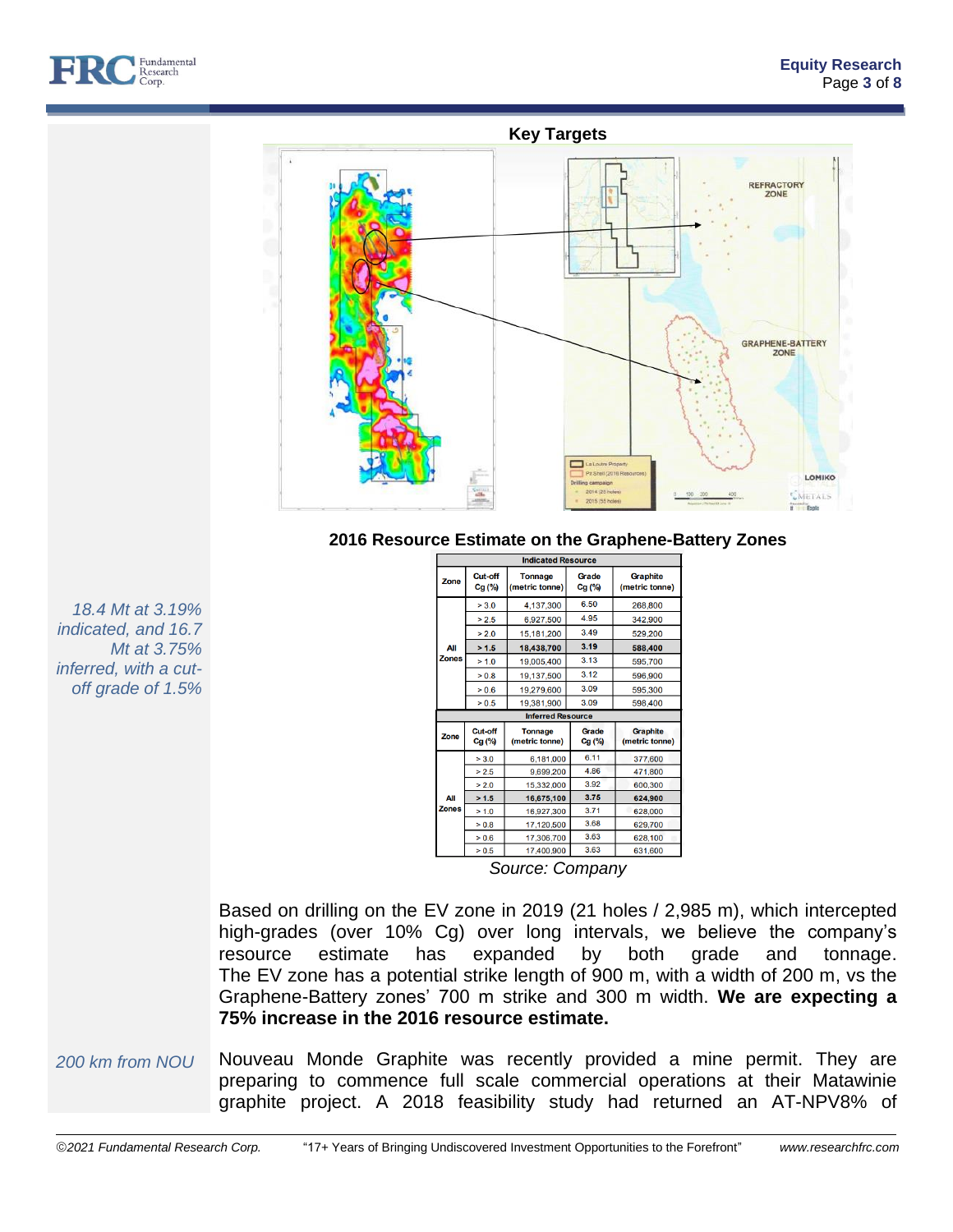

US\$575M, with an AT-IRR of 32%, based on a 25-year operation. The project has an initial CAPEX of US\$211M, and an OPEX of US\$382/t. Once in operations, this will be the largest graphite mine in North America. As mentioned earlier, we believe this development will bring more focus on graphite juniors in Quebec.

# **Outlook on Graphite**

The following charts show flake graphite pricing at different mesh levels. Flake graphite prices were up 6% in January 2021, on rising demand for electric vehicle batteries.



*Source: Benchmark Intelligence*

**Based on a consensus global electric vehicle sales forecast of 25-30M by 2030, and an average use of 50 kg graphite per vehicle, we estimate graphite demand will increase by 1 Mt tonnes per year over the next decade.** This compares to the current demand for graphite from batteries of only 0.2 million tonnes. Benchmark Intelligence's estimates are more optimistic, as they expect natural graphite demand for batteries to increase 10x to 2.6 Mt by 2030.

*Demand for flake graphite in batteries to increase at least 5x by 2030*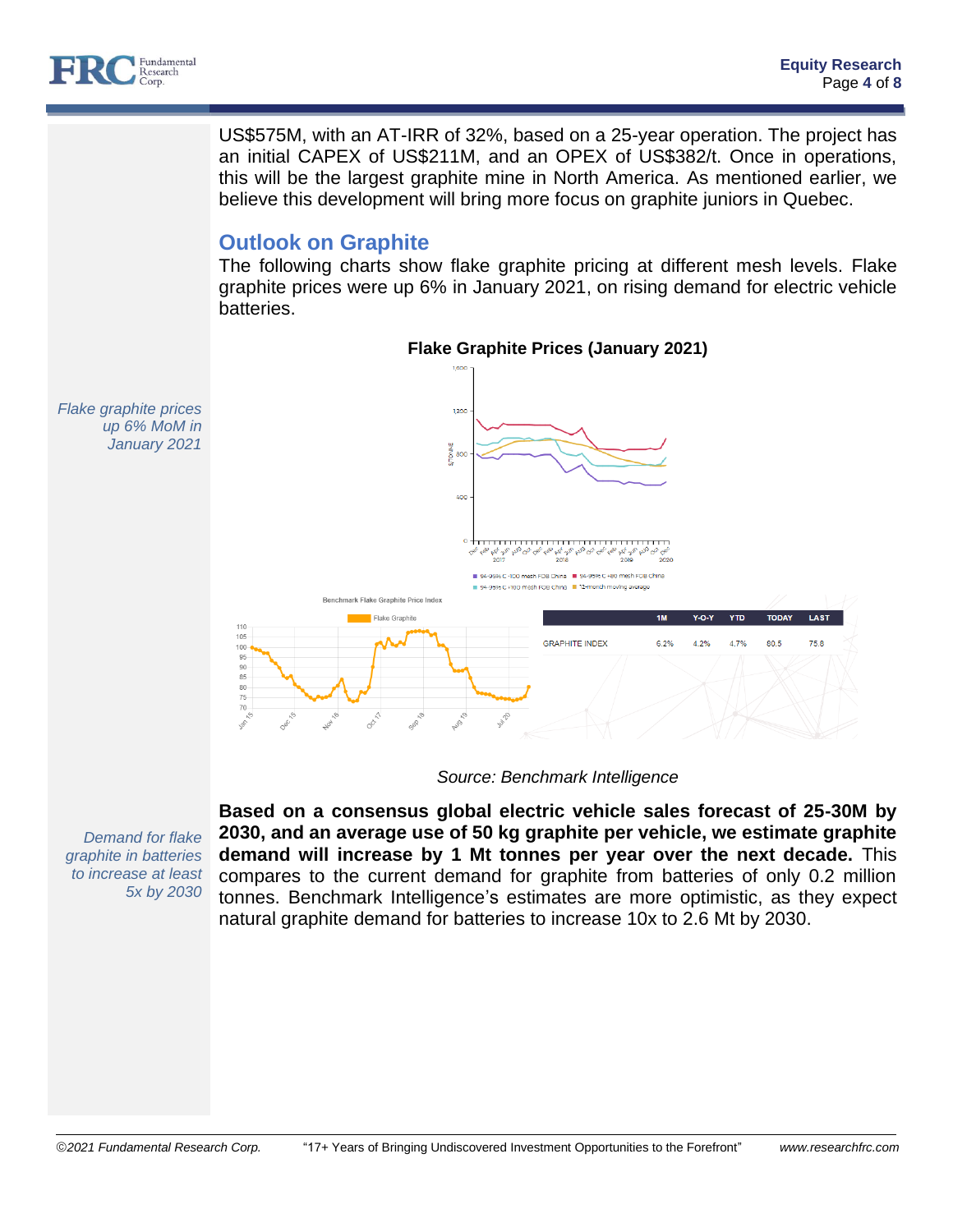





## **The market is expected to be in a supply deficit starting 2025.**



### **Supply-Demand Forecasts for Natural Flake**

*Source: Benchmark Intelligence*

*Long-term price forecast of US\$1,300/t*

New demand can be filled by synthetic graphite and flake graphite. Comparing the cost to convert flake graphite to end products used in batteries (also known as spherical graphite), and manufacturing synthetic graphite, we believe flake graphite will be preferred as long as natural graphite prices are below US\$3k per tonne. **This implies that prices have to more than double from current levels for battery manufacturers to prefer synthetic products.**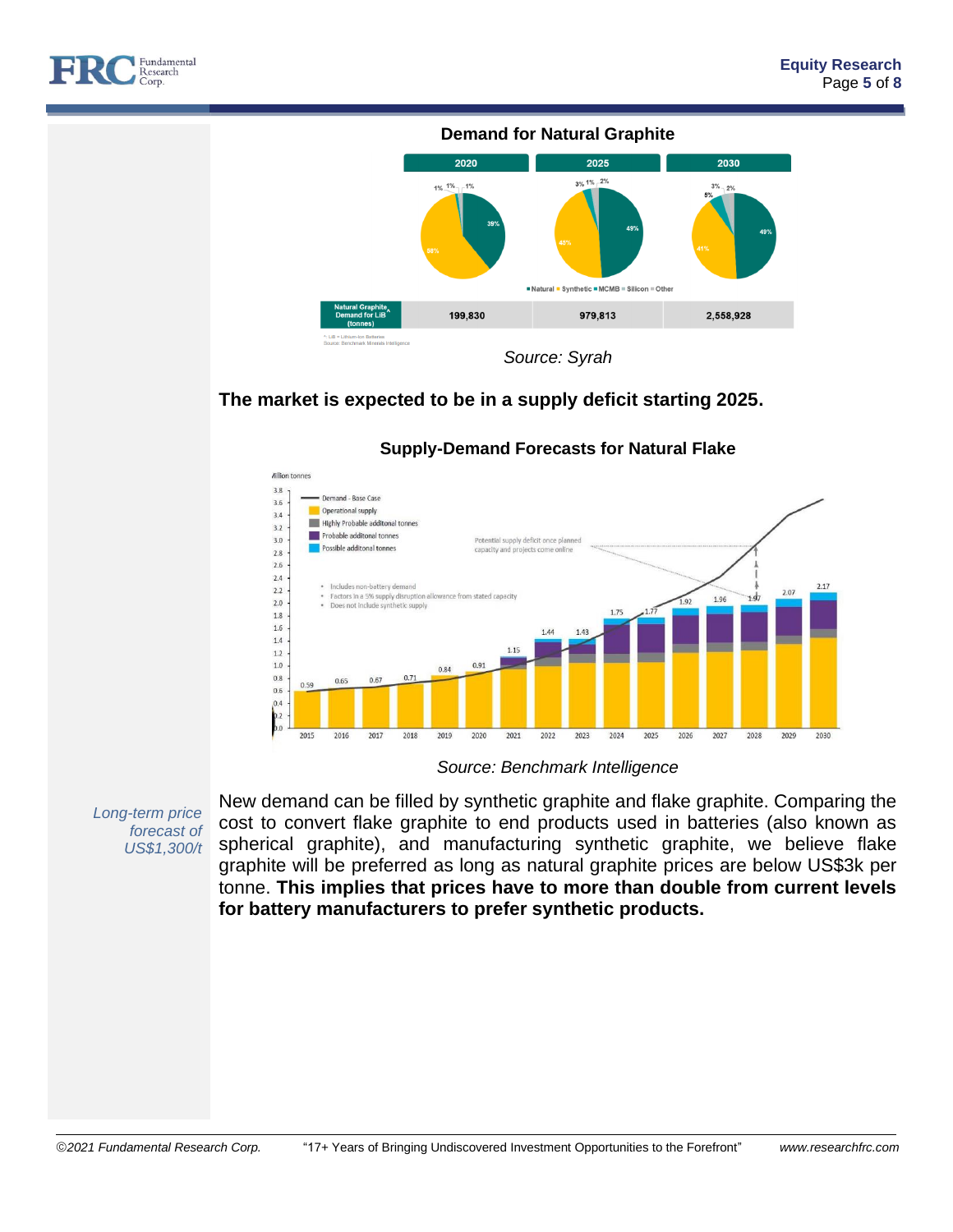

*Current cash position of \$1.8M*

# **Financials**

| <b>Financial Position</b>             |               |              |  |  |  |
|---------------------------------------|---------------|--------------|--|--|--|
| (in C\$)                              | 2020          | 2021 (3M)    |  |  |  |
| Cash                                  | \$18.962      | \$597,136    |  |  |  |
| <b>Working Capital</b>                | $-$ \$397.525 | $-$100,901$  |  |  |  |
| <b>Current Ratio</b>                  | 0.12          | 0.86         |  |  |  |
| LT Debt / Assets                      |               |              |  |  |  |
| Monthly Burn Rate (G&A)               | $-$ \$54.705  | $-$ \$51.923 |  |  |  |
| Cash Spent on Properties              | $-$ \$32,514  | \$0          |  |  |  |
| <b>Cash from Financing Activities</b> | \$511,110     | \$452,394    |  |  |  |
| Data Source: Financial Statements     |               |              |  |  |  |

Since the end of Q1 (October 2020), the company raised over \$2M through flowthrough and non flow-through financings.

## **Stock Options and Warrants**

*In-the-options and warrants can bring in up to \$6.5M*

The company currently has 8.55M options (weighted average exercise price of \$0.05 per share), and 74.01M warrants (weighted average exercise price of \$0.08 per share) outstanding. All the options and warrants are in the money, implying a potential to raise up to \$6.50M.

## **Valuation**

The following table shows LMR and comparable junior resource companies focused on graphite projects. Note that none of the projects are directly comparable as there are significant variations in the characteristics (flake size, distribution, grade, etc.) of each project.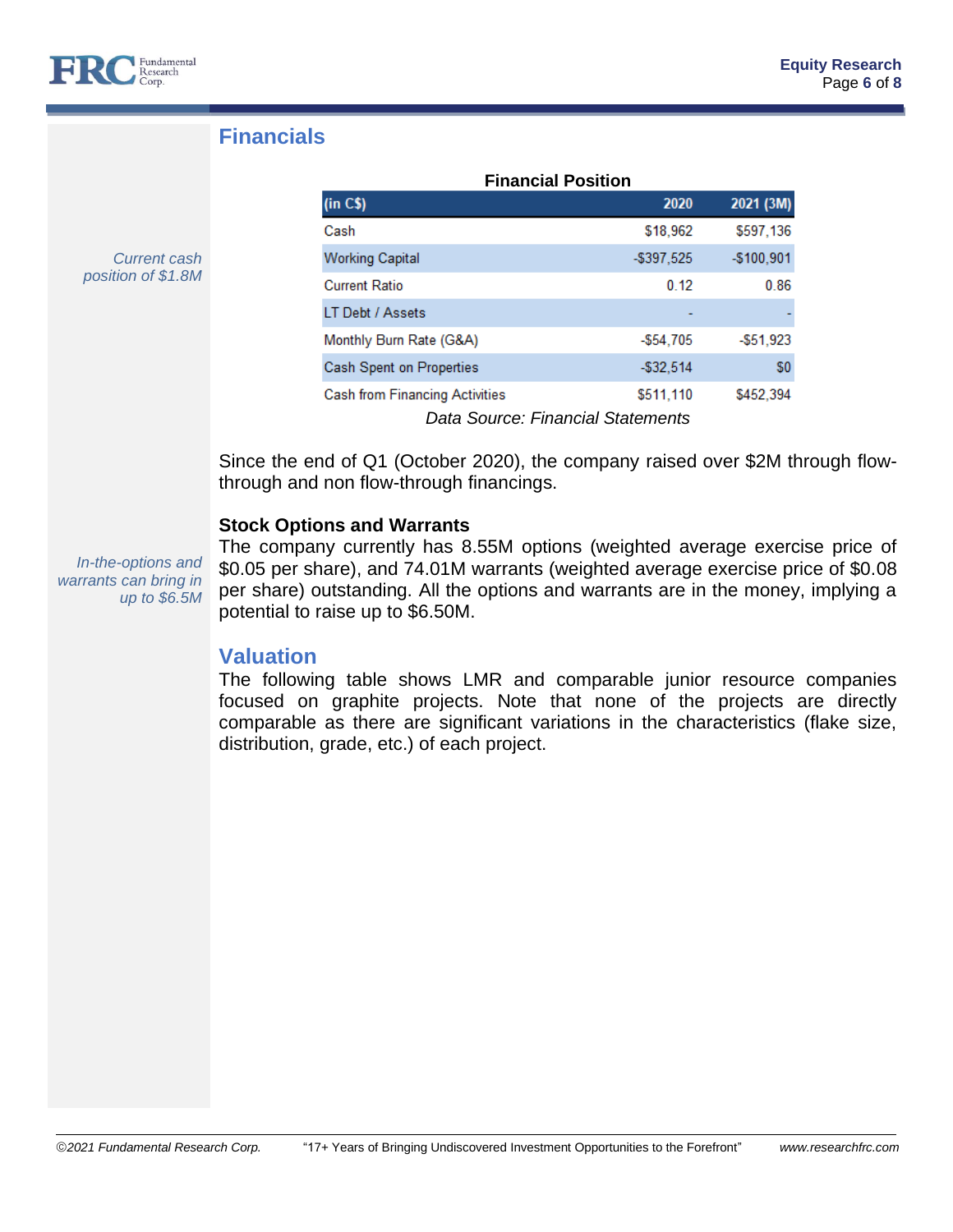

*LMR is trading at \$18/t vs the comparables average of \$36 (\$7.5 at the time of our previous report in February 2020)*

> *Note that we are expecting a 75% increase in LMR's resource estimate*

|                |                               |                    |                         |                               | In-Situ Graphite |                         |       |                                   |                        |
|----------------|-------------------------------|--------------------|-------------------------|-------------------------------|------------------|-------------------------|-------|-----------------------------------|------------------------|
|                | Company                       | Location           | Stage                   | Enterprise<br>Value<br>(S,mm) | M&I (Mt)         | <b>Inferred</b><br>(Mt) | Grade | % Large<br>Flake $(+80)$<br>mesh) | EV/<br><b>Resource</b> |
| 1              | <b>ZEN Graphene Solutions</b> | Ontario            | <b>PFA</b>              | \$278                         | 0.97             | 0.45                    | 3.6%  | n/a                               | \$233.5                |
| $\overline{2}$ | Nouveau Monde Mining          | Quebec             | <b>FS</b>               | \$705                         | 5.08             | 1.29                    | 4.1%  | 35%                               | \$123.1                |
| 3              | Leading Edge Materials        | Sweden             | <b>Production-Ready</b> | <b>\$44</b>                   | 0.82             | 0.16                    | 9.3%  | 40%                               | \$48.7                 |
| 4              | Westwater Resources, Inc.     | Alabama, U.S.      | <b>PEA</b>              | \$134                         | 1.88             | 2.03                    | 2.5%  | 29%                               | \$46.3                 |
| 5              | <b>Focus Graphite</b>         | Quebec             | Feasibility             | <b>\$84</b>                   | 1.77             | 0.37                    | 14.9% | 34%                               | \$43.0                 |
| 6              | South Star                    | <b>Brazil</b>      | <b>PFS</b>              | \$16                          | 0.34             | 0.18                    | 2.3%  | 63%                               | \$37.0                 |
| 7              | <b>SRG Mining</b>             | Republic of Guinea | <b>FS</b>               | \$66                          | 1.88             | 0.16                    | 4.1%  | 57.00%                            | \$33.7                 |
| 8              | <b>Magnis Energy</b>          | Tanzania           | Feasibility             | \$232                         | 6.48             | 2.86                    | 5.4%  | 55%                               | \$29.3                 |
| 9              | NextSource Materials Inc.     | Madagascar         | Feasibility             | \$193                         | 6.29             | 2.37                    | 6.3%  | 46%                               | \$25.8                 |
| 10             | <b>Graphite One</b>           | Alaska             | <b>PEA</b>              | \$110                         | 0.85             | 7.34                    | 8.0%  | 59% - 94%                         | \$24.3                 |
| 11             | Northern Graphite             | Ontario            | Feasibility             | \$33                          | 1.21             | 0.40                    | 1.7%  | 77%                               | \$23.4                 |
| 12             | Lomiko Metals                 | <b>Quebec</b>      | Resource                | \$28                          | 0.59             | 0.62                    | 3.5%  |                                   | \$17.7                 |
| 13             | <b>Syrah Resources</b>        | Mozambique         | Production              | \$583                         | 28.71            | 100.00                  | 11.0% | 20%                               | \$7.4                  |
| 14             | <b>Mason Graphite</b>         | Quebec             | Feasibility             | \$74                          | 11.29            | 3.04                    | 5.0%  | 29%                               | \$5.8                  |
|                | Average (excl. outliers)      |                    |                         |                               | 3.03             | 1.64                    | 5.8%  | 44%                               | \$35.8                 |

**Equity Research** Page **7** of **8**

\* Resource = 100% of M&I + 50% of Inferred

| Based on \$36/t, we    |
|------------------------|
| arrived at a valuation |
| of \$0.27 per share    |
| vs our previous        |
| estimate of \$0.21 in  |
| a note published last  |
| month                  |

| <b>Valuation</b>            | \$, Millions | <b>Value per Share</b> |
|-----------------------------|--------------|------------------------|
| La Loutre (based on \$36/t) | \$55.44      | \$0.26                 |
| $WC + Investments$          | \$1.68       | \$0.01                 |
| <b>Fair Value</b>           | \$57.11      | \$0.27                 |

*Source: FRC / Various Company Websites and Technical Reports*

**We are maintaining our BUY rating, and raising our fair value estimate from \$0.21 to \$0.27 per share. We believe LMR's key catalysts will be results of the ongoing metallurgical tests and the PEA.** 

### **Risks**

We believe the company is exposed to the following key risks (not exhaustive):

- $\triangleright$  The value of the company is highly dependent on flake graphite prices.
- $\triangleright$  Exploration and development risks.
- $\triangleright$  Access to capital and potential share dilution.
- $\triangleright$  An economic assessment has yet to be completed on La Loutre.

# **We continue to rate LMR's shares a risk of 5 (Highly Speculative).**